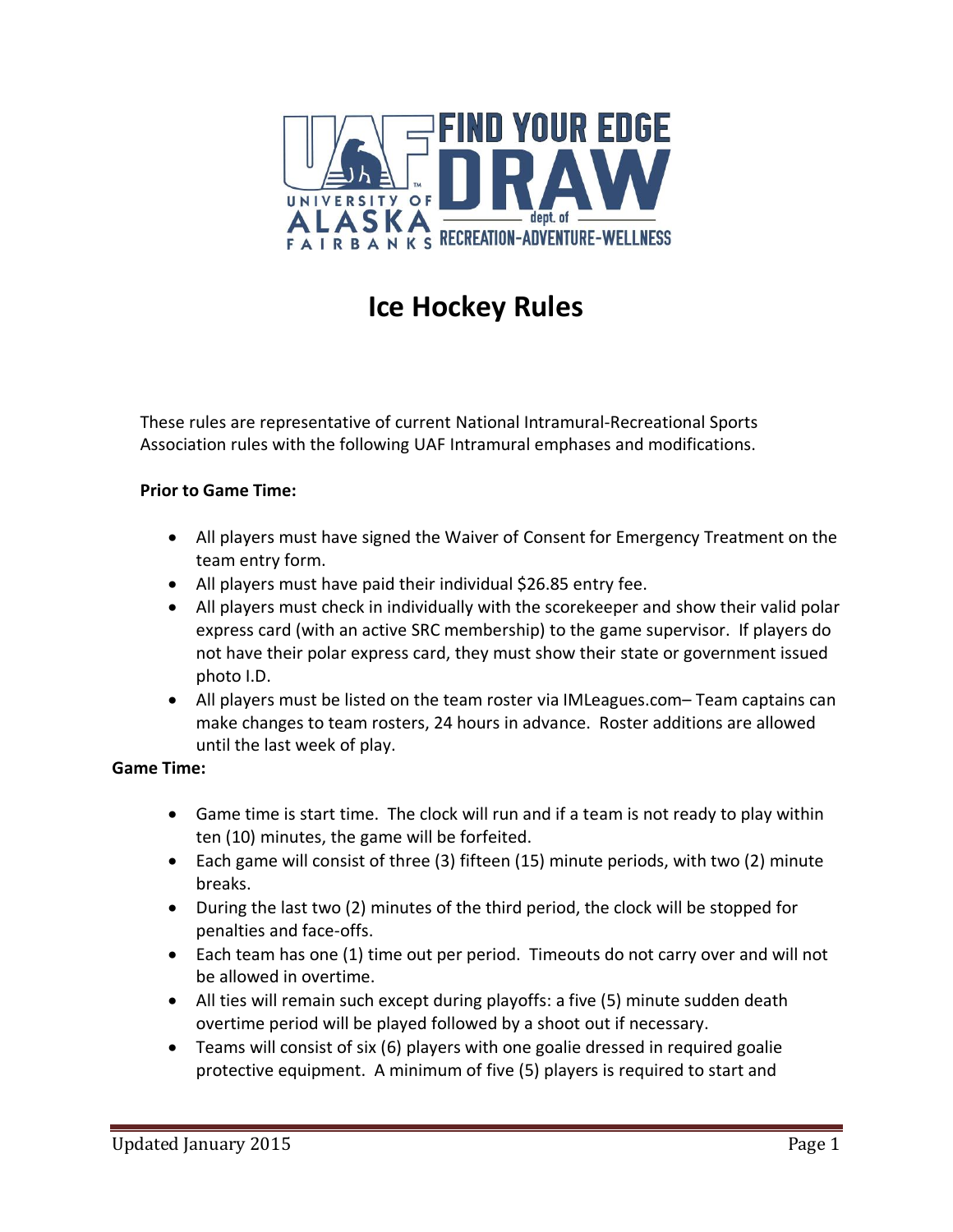continue a game. The team captain is the only player who may address the intramural officials.

- Any player that is bleeding must leave the game immediately. The bleeding must be stopped and the wound securely covered with a bandage before that player can continue.
- The center line is the blue line for offside purposes. Delayed offsides will be waved clear as soon as all offensive players have reached the centerline.
- Icing will not be called.
- Pucks leaving the playing surface will result in a face-off at the offenders' zone.

## **Equipment:**

- Game pucks are provided.
- Hockey skates must be worn by all players figure skates are not allowed.
- Helmets with a minimum of half shield and shin pads must be worn by all players. Full hockey equipment is highly recommended.
- All goalies must wear a helmet, a protective face mask, goalie pads, chest protector, gloves, and shoulder pads.

### **Penalties:**

Minor penalties are 2 minutes in length. Major penalties are 5 minutes in length.

- o Minor Penalities:
	- Body checking (riding a player off the puck is allowed, but crashing the individual into the boards or hitting them in open ice is not)
	- Slap Shots (a back swing that goes above the player's waist will be considered a slap shot)
	- Charging
	- Cross-Checking
	- Elbowing
	- Grabbing the face mask
	- High Sticking
	- Holding
	- Hooking
	- Slashing
	- Tripping
	- Too Many Men on the Ice

\*\*Subsequent infractions by the same team will be penalized with a five minute major penalty and immediate ejection of the offending player.

### **Disqualifications and Ejections:**

- Fighting
- Kneeing